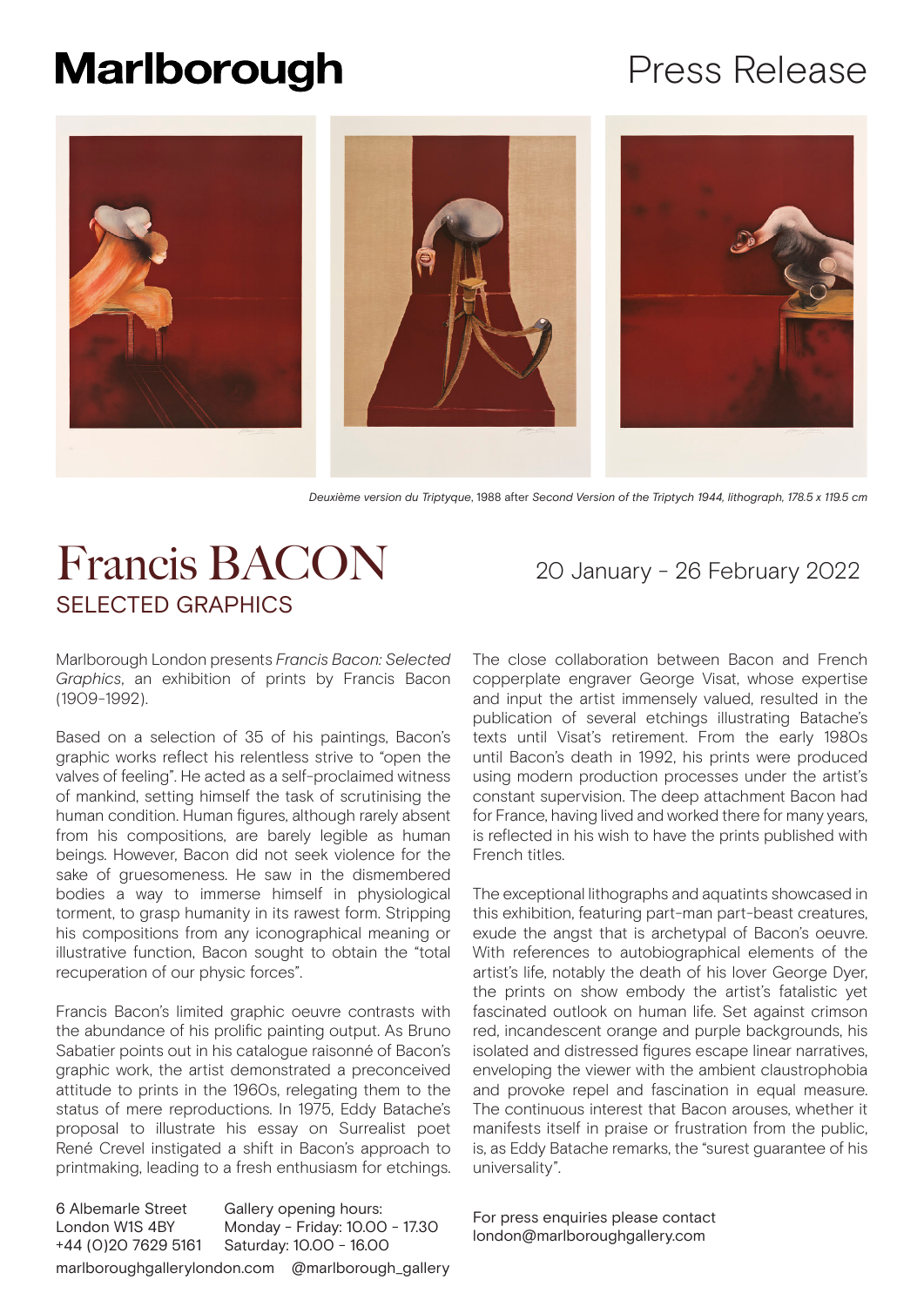## *FRANCIS BACON – SELECTED GRAPHICS 20 January – 26 February 2022*

### *Triptych, 1983 after Triptych 1983*

A set of three lithographs on Arches paper, edition of 180 Image: 26 3/8 x 19 5/8 in. / 67 x 50 cm Paper per panel: 33 7/8 x 23 3/4 in. / 86 x 60.5 cm Published and printed by Galerie Maeght Lelong, Paris Signed in pencil lower right



#### *Logique de la sensation, 1981 after Study from the Human Body 1981*

Lithograph on Arches paper, edition of 150 with 25 Hors Commerce proofs Paper and image: 17 3/4 x 13 in. / 45 x 33 cm Published by Editions de la Difference, Paris Signed in pencil lower right



### *Trois études pour un autoportrait, 1981 after Three Studies for a Self-Portrait 1979*

Lithograph on Arches paper, edition of 150 with 10 Artist's Proofs and 25 HCs Image (each panel): 12 3/4 x 11 in. / 32.5 x 28 cm Paper: 18 1/2 x 40 3/4 in. /47 x 103.5 cm Published by Éditions de la Différence, Paris Printed by Arts Litho, Paris Signed in pencil lower right

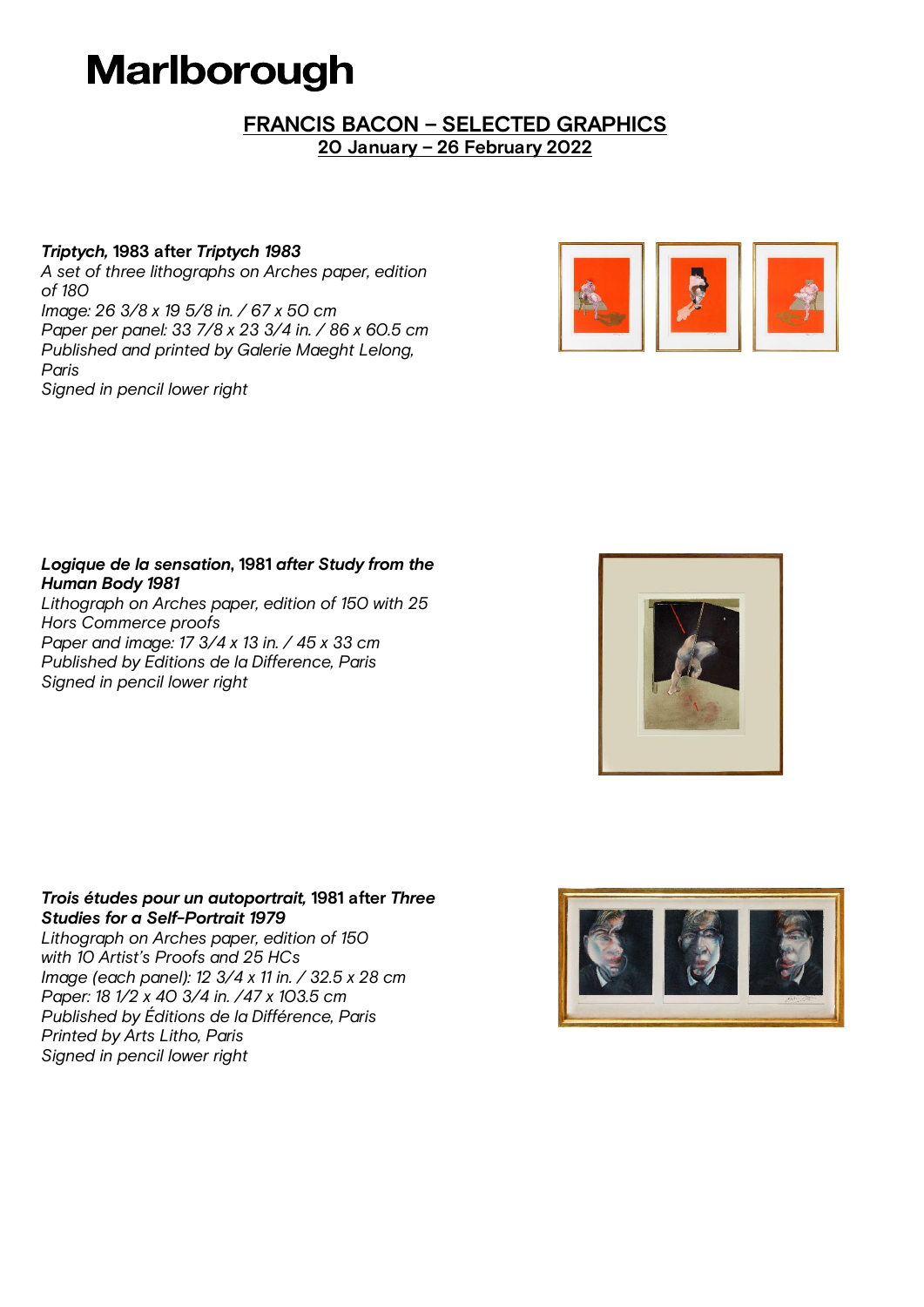## *Seated Figure, 1992 after Seated Figure 1977*

Aquatint, edition of 90 with 30 Artist's Proofs Image: 53 1/8 x 39 3/8 in. / 135 x 100 cm Paper: 64 1/8 x 47 5/8 in. / 163 x 121 cm Published by Marlborough Graphics/ 2 RC Rome printed by Vigna Antoniniana, Rome All copies bear the dry stamp of Francis Bacon's signature on the bottom right under the image, and on the plate, that of the Francis Bacon Estate



#### *Oedipe et le Sphinx d'après Ingres, 1984 after Oedipus and the Sphinx after Ingres 1983* Lithograph on Arches paper, edition of 150 Image: 46 1/8 x 33 7/8 in. / 117 x 86 cm Paper: 50 1/4 x 35 1/4 in. / 127.7 x 89.5 cm Published by Éditions de la Différence, Paris Printed by Arts Litho, Paris

Signed in pencil lower right



#### *Triptych, 1976 after the central panel of the triptych Triptych 1971, painted in memory of George Dyer*

offset lithograph on Arches paper, edition of 100 Image: 19 1/8 x 14 3/8 in. / 48.5 x 36.5 cm Paper: 25 3/8 x 19 1/2 in. / 64.5 x 49.5 cm Published by the Musée Cantini, Marseille Signed in felt-tip pen lower right

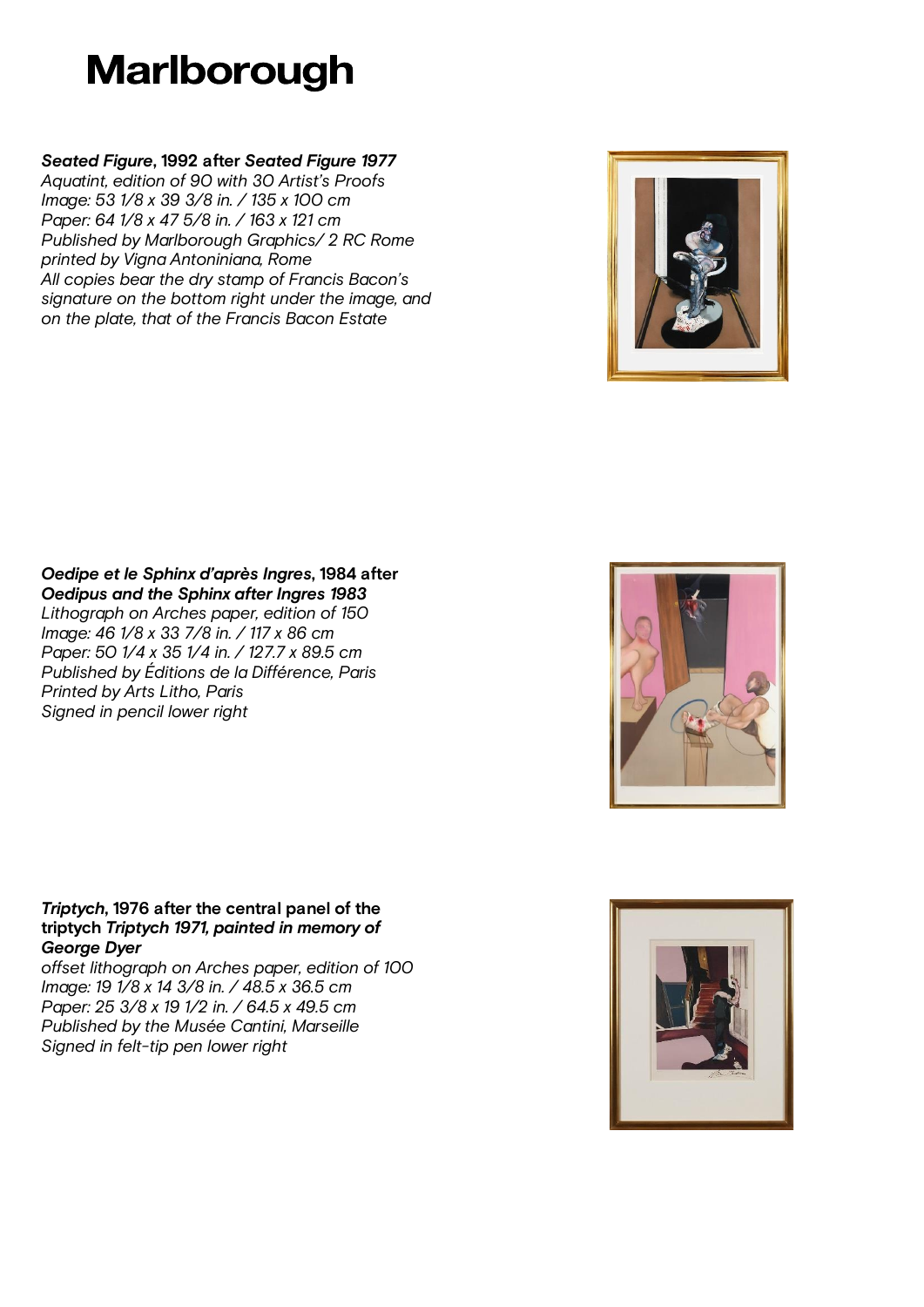*Triptyque Août, 1979 after Triptych August 1972*

A set of three lithographs on Arches paper, edition of 180

Image per panel: 25 3/4 x 19 1/8 in./65.5 x 48.5 cm Paper per panel; 35 1/4 x 24 in. / 89.5 x 61 cm Printed and published by Galerie Maeght Lelong Paris

Signed in pencil lower right



### *Study for Self-Portrait, 1984 after Study for Self-Portrait 1982*

Offset lithograph on Wove paper, edition of 182 Image: 32 1/8 x 23 7/8 in. / 81.5 x 60.5 cm Paper: 37 x 25 5/8 in. / 94 x 65 cm Published by Marlborough, New York Signed in felt-tip pen lower right



### *Triptych, 1989 after the central panel of the triptych Triptych 1987*

Lithograph on Arches paper, edition of 180 Image: 27 x 21 7/8 in. / 68.5 x 55.5 cm Paper: 37 ¼ x 26 ¾ in./ 94.5 x 68 cpublished and Printed by the Galerie Lelong, Paris All copies signed in pencil on the bottom right

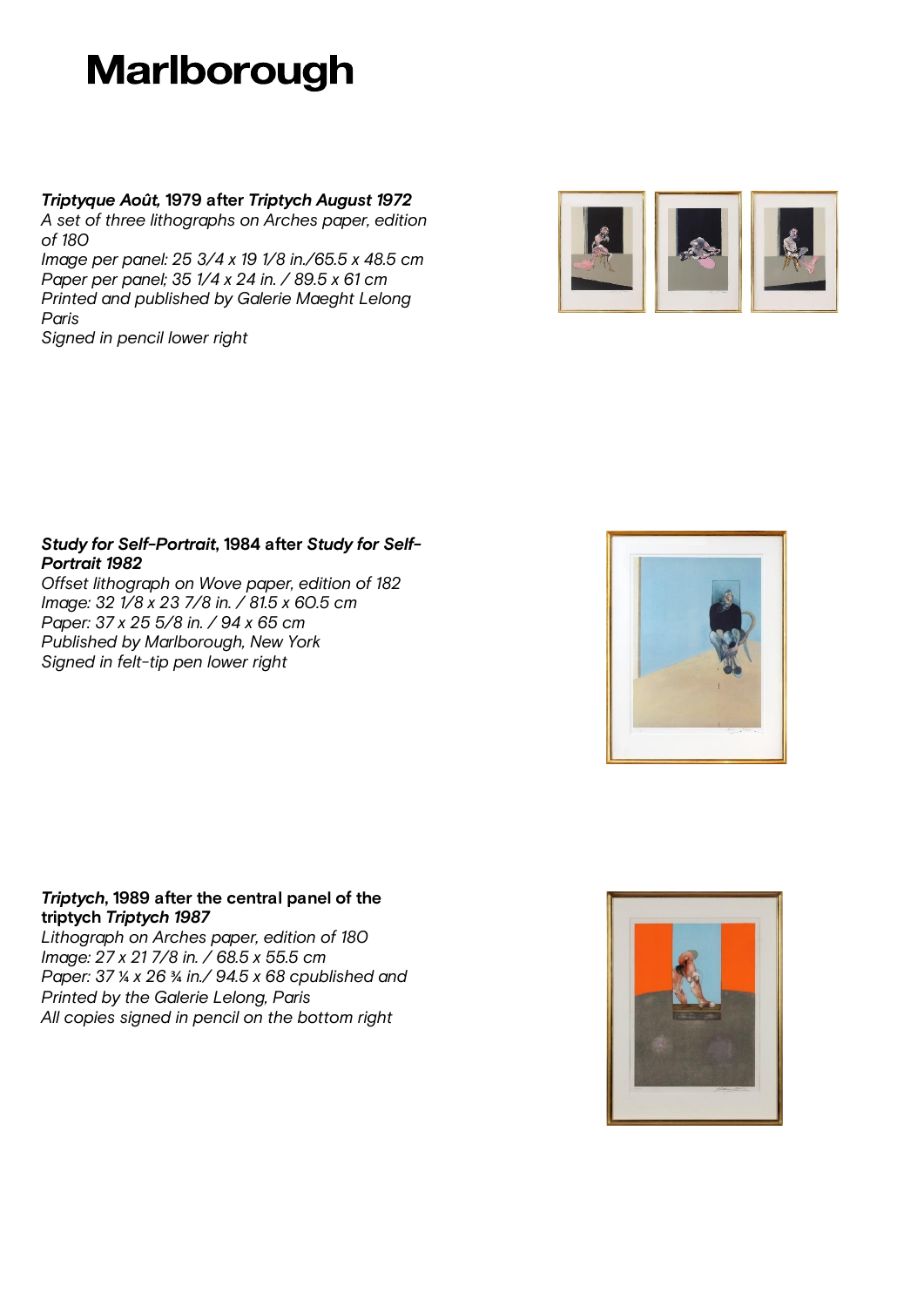### *Study from Human Body, 1992 after Study from Human Body 1987*

Aquatint on Fabriano paper, edition of 90 with 30 Artist's Proofs Image: 53 1/8 x 39 in. / 135 x 100 cm Paper: 64 1/8 x 47 5/8 in. / 163 x 121 cm Published by Marlborough Graphics/ 2 RC Rome Printed by Vigna Antoniniana, Rome All copies bear the dry stamp of Francis Bacon's signature on the bottom right under the image, and on the plate, that of the Francis Bacon Estate



#### *Deuxième version du Triptyque 1944 after Second Version of the Triptych 1944, 1989*

A set of three lithographs on Arches paper Edition of 30 with 8 Artist's Proofs and 13 HCs Image: 56 1/2 x 41 1/2 in./ 143.5 x 105.5 cm Paper: 70 1/4 x 47 in. / 178.5 x 119.5 cm Published by Michel Archimbaud for the Librairie Séguier, Paris for IRCAM - Centre Pompidou, Paris Printed by Art Estampe, Paris Signed in pencil lower right



*Étude du corps humain d'après Ingres, 1984 after Study of a Human Body after Ingres 1982* Lithograph on Arches paper, edition of 180 Image: 24 3/8 x 18 1/8 in. / 62 x 46 cm Paper: 34 5/8 x 23 7/8 in. / 88 x 60.5 cm Published and printed by Galerie Lelong, Paris Signed in pencil lower right